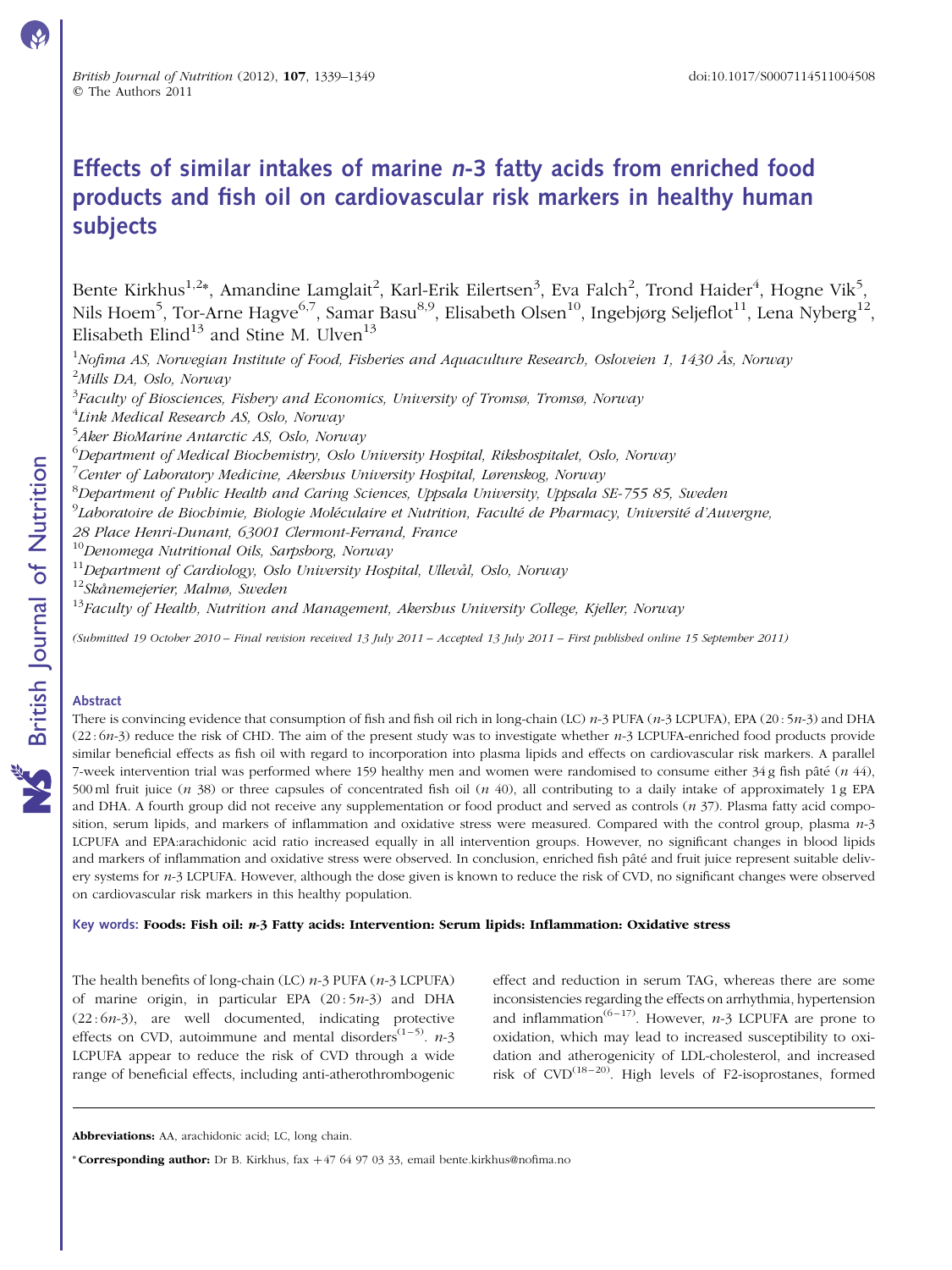from the free radical-induced peroxidation of membranebound arachidonic acid (AA, 20 : 4n-6), have been associated with higher cardiovascular risk<sup>(21–24)</sup>. Still, the role of  $n-3$ LCPUFA in oxidative stress is unclear.

In the literature, recommended daily intakes of  $n-3$  LCPUFA vary from 200 mg to 1 g EPA and DHA<sup>(25)</sup>. Recent evidence shows that the intake of EPA and DHA is inversely related to cardiovascular risk in a dose-dependent manner up to about 250 mg/d in healthy populations, and intake of 1 g/d is associated with a marked protection from sudden cardiac death<sup>(2,6,26,27)</sup>. A growing market for  $n-3$  LCPUFA-fortified foods may provide recommended amounts for people whose diet is inadequate. However, whether consumption of such products provides the same health benefits as fish consumption or fish oil supplementation has to be established. There is an ongoing discussion about the preferred 'delivery system' for  $n-3$  fatty acids, i.e. food v. supplement, with respect to bioavailability and physiological function. The molecular form of the lipids, the food matrix and possible interactions with other food components may have an impact on the absorption and incorporation of EPA and DHA into plasma lipids. Some studies have indicated that fish consumption is more effective in increasing serum concentrations of  $n-3$  LCPUFA than fish oil<sup>(28,29)</sup>, whereas others have shown almost identical increases when comparing equal intakes of EPA and DHA from fish and capsules<sup> $(30)$ </sup>. In a single-meal study, fish oil incorporated into food products was absorbed differently from the same fish oil in capsules, and the rate of absorption varied depending on the food matrix $(31)$ . Both level and type of emulsifiers and phospholipids in foods may influence lipid bioavailability<sup>(32)</sup>; still, it is unclear whether steady-state levels of plasma EPA and DHA, obtained after regular daily intake, are also influenced by the food matrix.

In a previous intervention study, intake of fish pâté enriched in EPA and DHA indicated efficient incorporation into blood lipids and favourable effects on inflammatory markers<sup> $(33)$ </sup>. In the present study, the same fish pâté and  $n-3$  LCPUFAenriched fruit juice were compared with fish oil with regard to incorporation into plasma lipids and effects on cardiovascular risk markers, e.g. serum lipids, plasma fatty acid profile, and markers of inflammation and oxidative stress. The aim was to investigate whether  $n-3$  LCPUFA-enriched food products provide similar beneficial effects as fish oil when consuming 1 g/d EPA and DHA, a recommended intake known to reduce the risk of CVD.

#### Experimental methods

#### **Participants**

Participants were recruited by local advertising in the community of Akershus, Norway. Men and women, aged 18–70 years, with normal to slightly increased cholesterol and TAG levels (total cholesterol  $\leq$ 7·5 mmol/l and TAG  $\leq$ 4·0 mmol/l) and C-reactive protein  $(<10 \,\text{mg/l})$  were included. Exclusion criteria were regular fatty fish consumption  $(>1$ /week of salmon, trout, herring, sardine and mackerel), diagnosis of

familial hypercholesterolaemia, secondary hyperlipidaemia, chronic rheumatoid disease, coronary, peripheral or cerebrovascular disease within the previous 3 months of inclusion, BMI  $\geq 30 \text{ kg/m}^2$ , hypertension ( $\geq 160/100 \text{ mmHg}$ ), use of medication to lower serum lipids, blood pressure and inflammation, pregnancy and lactation. Subjects who used  $n-3$ LCPUFA supplements regularly were asked to terminate the use of supplements 2 months before inclusion  $(n 19)$ . The 2 months washout period was considered appropriate based on the reduced level of EPA and DHA in serum cholesteryl esters reported previously during washout after  $n-3$  supplementation<sup> $(34)$ </sup>. The study was conducted according to the guidelines in the Declaration of Helsinki and approved by the regional Ethics Committee. Written informed consent was obtained from all participants. A validated  $FFQ^{(35)}$  was used in order to check the background diet of the subjects. All subjects, including the control group, were instructed by a nutritionist not to change their habitual diet (including changes in fatty fish intake and use of  $n-3$  supplements), to keep a stable weight and not to change their lifestyle during the intervention period. The intervention period did not include summer or Christmas holidays.

#### Study design

The study was part of a larger study, which has been published previously $(36)$ . It was a single-centre intervention study with an open, randomised, parallel-group design conducted at the Akershus University College, Kjeller, Norway. Intervention products to be tested were  $n-3$  LCPUFA-enriched fish pâté,  $n-3$  LCPUFA-enriched fruit juice and concentrated fish oil in capsules. In total, 369 phone calls were received and 207 subjects were invited to a screening visit (visit 1). Subjects eating fatty fish regularly more than once per week were excluded at the phone interviews. Screening of subjects (n 199) was performed within 3 weeks before inclusion in order to identify subjects who satisfied the eligibility criteria  $(n$  179). The evaluation conducted at screening included assessment of C-reactive protein and serum lipids. Demographic information (age, sex and ethnicity), concomitant medication and medical history were registered, and a brief physical examination (weight, height and blood pressure) was conducted. Subjects who satisfied the eligibility criteria  $(n 179)$  were randomised into four study groups. Before the baseline visit (visit 2), nine subjects were lost, whereas eleven subjects dropped out during the study period. In the  $n-3$  LCPUFA-enriched fruit juice group, two subjects did not manage to consume the product, in the  $n-3$  LCPUFA-enriched fish pâté group there were five dropouts (two did not manage to eat the product, two got clinical symptoms such as stomach pain and nausea and one was lost to follow-up) and in the control group four subjects were lost to follow-up. A total of 159 subjects finished the study, and they had consumed either 500 ml  $n-3$  LCPUFA-enriched fruit juice (n 38), 34 g  $n-3$  LCPUFA-enriched fish pâté ( $n/44$ ) or three capsules of fish oil  $(n 40)$  daily for 7 weeks in order to obtain an intake of approximately 1 g/d EPA and DHA [\(Table 1](#page-2-0)). A control group that did not receive any products  $(n 37)$  was included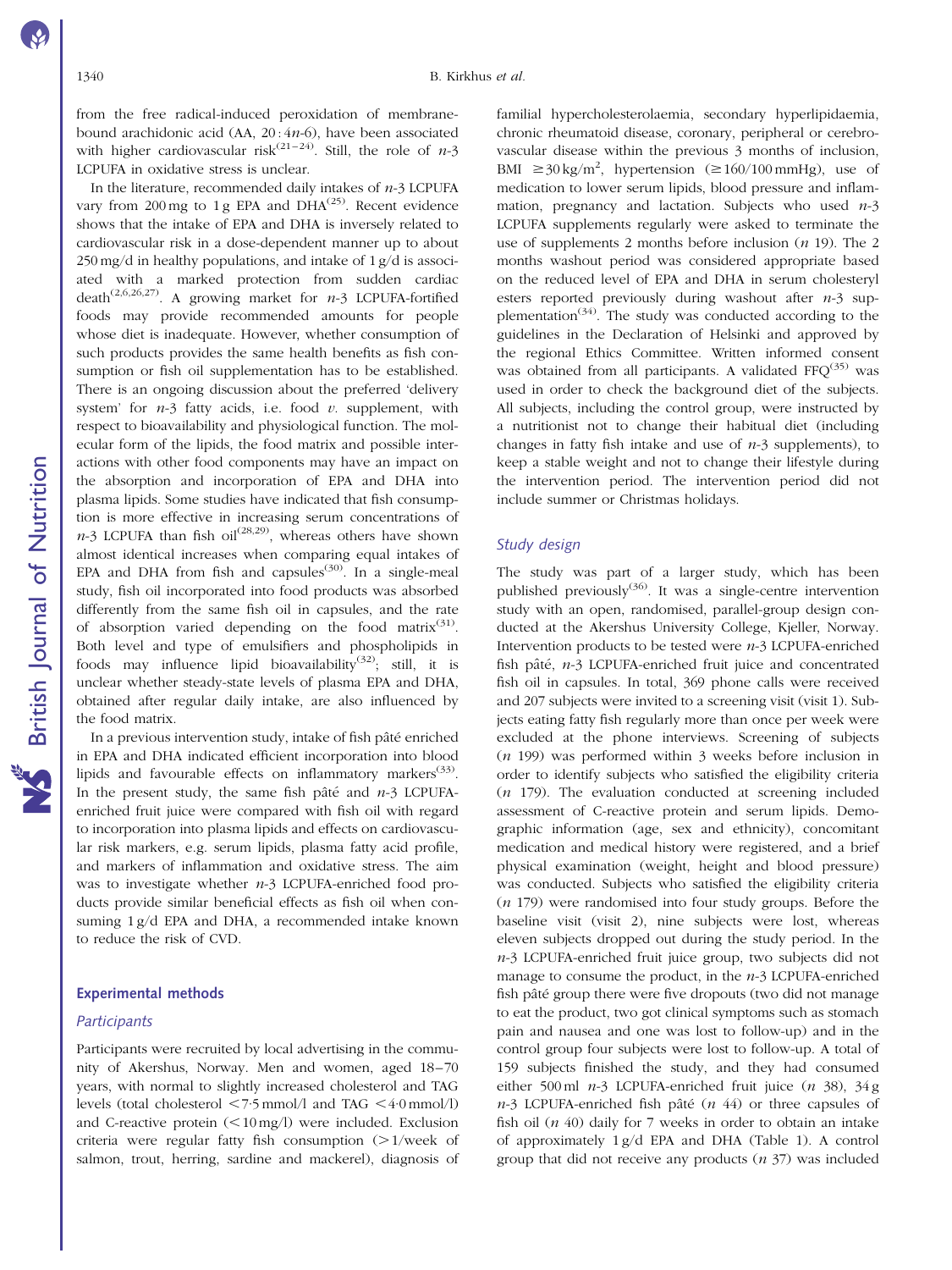|                 |       | Fruit juice (500 ml) |         | Fish pâté (34 g) | Fish oil (three capsules) |                |  |
|-----------------|-------|----------------------|---------|------------------|---------------------------|----------------|--|
| Fatty acids     | $\%$  | Daily dose (g)       | $\%$    | Daily dose (g)   | $\%$                      | Daily dose (g) |  |
| 14:0            | $1-8$ | 0.09                 | 1.9     | 0.18             | 3.2                       | 0.05           |  |
| 16:0            | 14.0  | 0.65                 | 8.75    | 0.80             | 7.8                       | 0.13           |  |
| 18:0            | 4.3   | 2.05                 | $3-7$   | 0.33             | 2.6                       | 0.04           |  |
| $16:1n-7$       | $3-2$ | 0.15                 | 2.8     | 0.25             | 3.9                       | 0.07           |  |
| $18:1n-7$       | $3-4$ | 0.16                 | 3.75    | 0.34             | 2.2                       | 0.04           |  |
| $18:1n-9$       | 26.0  | 1.25                 | 36.5    | 3.28             | $6 - 1$                   | 0.10           |  |
| $20:1n-9$       | 1·6   | 0.08                 | 3.05    | 0.27             | 2.0                       | 0.03           |  |
| $22:1n-11$      | 1.4   | 0.07                 | 1.9     | 0.17             | 2.5                       | 0.04           |  |
| $18:2n-6$       | 19.0  | 0.90                 | 12.0    | $1-11$           | 0.8                       | 0.01           |  |
| $18:3n-3$       | 1.3   | 0.06                 | $5 - 1$ | 0.46             | 0.5                       | 0.01           |  |
| $18:4n-3$       | 0.9   | 0.05                 | 0.75    | 0.07             | 1.9                       | 0.03           |  |
| $20:4n-6$ (AA)  | 0.6   | 0.03                 | 0.25    | 0.04             | 1.5                       | 0.03           |  |
| $20:5n-3$ (EPA) | $8-7$ | 0.41                 | 6.65    | 0.60             | 27.0                      | 0.45           |  |
| $22:5n-3$ (DPA) | 1.5   | 0.07                 | 1.65    | 0.15             | 4.8                       | 0.08           |  |
| $22:6n-3$ (DHA) | 7.6   | 0.35                 | 5.95    | 0.54             | 24.0                      | 0.41           |  |
| $EPA+DHA$       | 16.3  | 0.8                  | $12-6$  | $1-1$            | 51.0                      | 0.9            |  |
| Total fat       |       | $5-0$                |         | $9-6$            |                           | $1-8$          |  |

<span id="page-2-0"></span>

|  |  |  |  |  |  |  | <b>Table 1.</b> Fatty acid composition of the study products (percentage of fatty acids) |  |  |  |
|--|--|--|--|--|--|--|------------------------------------------------------------------------------------------|--|--|--|
|--|--|--|--|--|--|--|------------------------------------------------------------------------------------------|--|--|--|

AA, arachidonic acid; DPA, docosapentaenoic acid.

to account for seasonal variation. The participants were advised to include fish pâté and fruit juice in meals where they commonly used bread or a beverage and the capsules to be consumed at breakfast or other regular meals. All products were delivered free of charge. At the end of the 7-week intervention period, the subjects met for a final visit (visit 3). Blood and urine samples were collected at visits 2 and 3 for assessments of efficacy. A change in concomitant medication and smoking habits from baseline and clinical symptoms during the intervention period were registered in the case report form at each visit. In total, eighteen subjects were using a stable dose of hormonal contraceptives before and during the study, and eight subjects were using drugs against allergies. The number of subjects taking medication was equally distributed among the study groups. The total number of smokers was eighteen. The number of cigarettes per d varied among the subjects (from 1 up to 20 per d), but the number was stable for each subject before and during the study. Compliance was ensured through regular telephone contact with the participants and monitored by collecting leftover study products and empty containers at visit 3. Compliance was satisfactory in all groups;  $94\%$  in the fish pâté group, 100 % in the juice group and 100 % in the fish oil group.

# **Products**

Fish pâté was based on a commercial product manufactured by Mills DA, Oslo, Norway. The main ingredients were farmed Atlantic salmon (Salmo salar), rapeseed oil, water and fish oil (refined cod-liver oil; Denomega Nutritional Oils, Sarpsborg, Norway). Fish oil was added to increase the contents of DHA and EPA to about twice the natural content. The product was gently processed under carefully controlled conditions, high-temperature pasteurised and packed in Al tubes. Fruit juice was based on concentrates of fruits and berries, with no sugar added. It was developed and delivered by Mills DA, in collaboration with Skånemejerier, Malmø, Sweden, where it was produced by adding fish oil (refined cod-liver oil; Denomega Nutritional Oils) through a patented technique (patent no. Norge 325446, 'Lipid composition and use thereof'). Fish oil capsules (Peter Møllers Dobbel, Axellus, Norway) were a commercial food supplement of concentrated fish oil (TAG). The capsules were made of gelatine softened with glycerol. All intervention products were obtained from large-scale production and subjected to regular in-house quality tests, including routine sensory analysis and analysis of peroxide value. Sensory analysis was performed by a panel consisting of company employees specially trained to detect oxidative attributes such as rancidity. The participants were told to keep the food products refrigerated in order to ensure oxidative stability throughout the shelf-life period. Fish oil capsules were stored at room temperature. The fatty acid composition of the study products is presented in Table 1. Fatty acid content was analysed by The Norwegian Institute for Food and Environmental Analysis Inc. (Oslo, Norway) using a modified Caviezel method $(37)$ . Lipids were extracted using a modified Bligh & Dyer method<sup>(38)</sup>. Fatty acid concentrations were determined by GLC of fatty acid methyl esters on a fused-silica wall-coated capillary column (Chrompack CP-Wax-52 CB,  $25 \text{ mm} \times 0.25 \text{ mm}$ ) in a Perkin-Elmer Auto System XL (Perkin Elmer Inc., Waltham, MA, USA).

#### Blood sampling

Blood from venepuncture was collected after an overnight fast  $(\geq 12 h)$ . Subjects were instructed to refrain from alcohol consumption and from vigorous physical activity the day before the blood sampling. Serum was obtained from silica gel tubes (BD Vacutainer, Plymouth, Devon, UK), kept at room temperature for at least 30 min until centrifugation at  $1300 g$ for 12 min. Plasma was obtained from EDTA tubes (BD Vacutainer) kept on ice and centrifuged at  $1300 \text{ g}$  for  $10 \text{ min}$  at  $10^{\circ}$ C within 2 h. Samples were kept frozen  $(-80^{\circ}C)$  until analysis.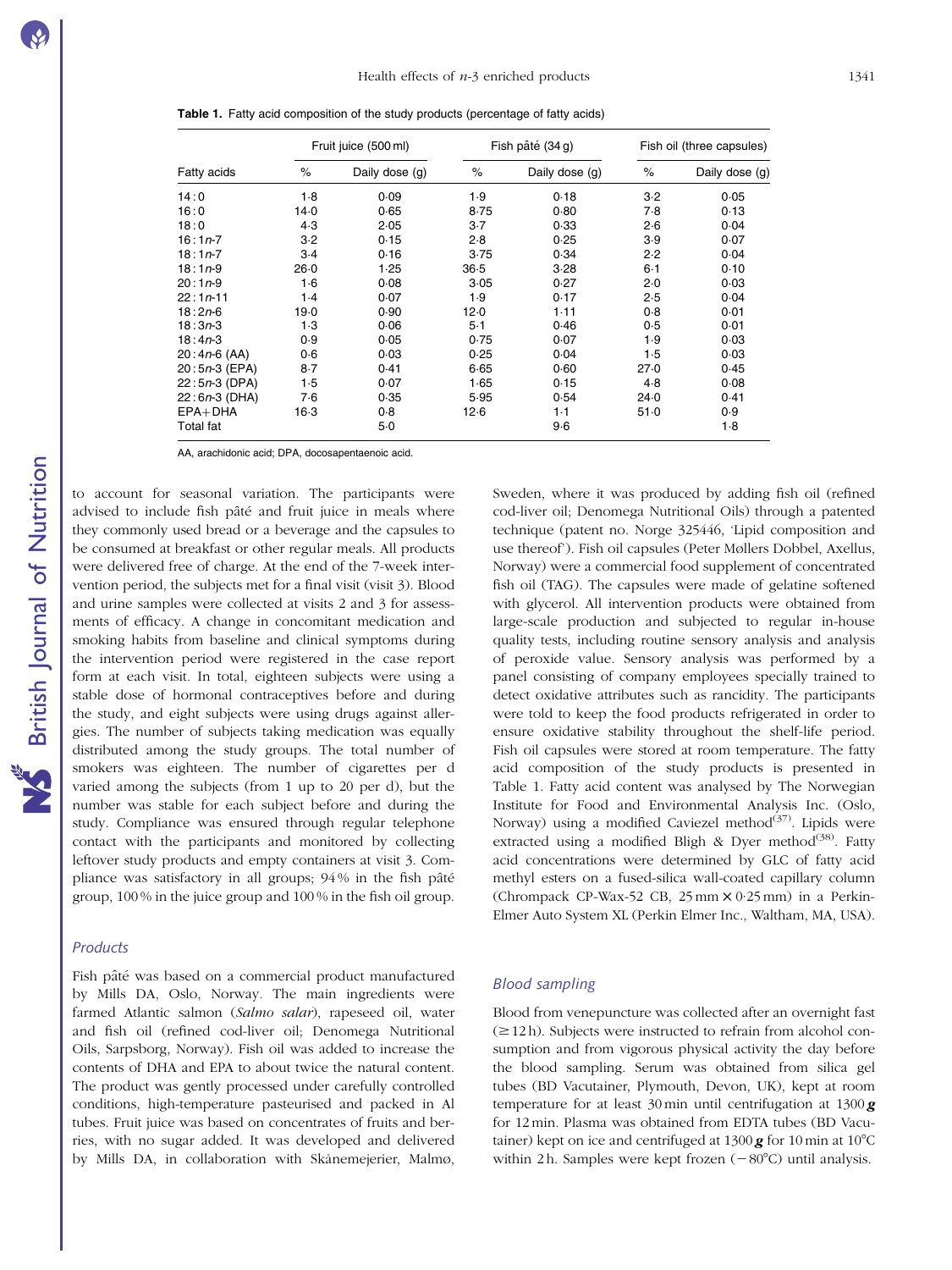# Serum lipids and apolipoproteins

Analyses of serum total-, LDL- and HDL-cholesterol, TAG, apoA1, and apoB were performed at the routine laboratory at the Department of Medical Biochemistry at Oslo University Hospital, Rikshospitalet, Oslo, Norway (ISO 17 025 accredited), using standard methods (Modular System; Roche, Mannheim, Germany).

# Plasma fatty acid composition and vitamin E (a-tocopherol)

Plasma fatty acid composition was analysed by Jurilab Limited, Kuopio, Finland, which used a slight modification of the method described by Nyyssonen et  $al^{(39)}$ . Plasma (250 µl) fatty acids and  $25 \mu$ l of an internal standard (eicosane 1 mg/ml in isopropanol) were extracted with 6ml of methanolchloroform (1:2) and 1·5 ml of water were added. The two phases were separated by centrifugation and the upper phase was discarded. To the chloroform phase, 1 ml of methanol–water (1:1) was added, and this extraction was repeated twice. The chloroform phase was evaporated under  $N_2$ . For methylation, the remainder was treated with 1·5 ml of sulphuric acid–methanol (1:50) at  $85^{\circ}$ C for 2 h. The mixture was diluted with 1·5 ml of water and extracted with light petroleum diethyl ether. The fatty acids from the diethyl ether phase were determined using a 6890 GC with an HP-5MS capillary column and interfaced with a 5973 mass selective detector with electron impact ionisation (Agilent Technologies, Palo Alto, CA, USA). For retention time and quantitative standardisation, fatty acids purchased from Nu-Chek-Prep (Elysian, MN, USA) were used.

Plasma a-tocopherol was analysed by Vitas AS, Oslo, Norway. Briefly,  $100 \mu l$  of human plasma were diluted with 300 ml 2-propanol containing the internal standard tocol and butylated hydroxytoluene (BHT) as an antioxidant. After thorough mixing (15 min) and centrifugation (10 min,  $4000\,\text{g}$ at  $10^{\circ}$ C), an aliquot of 1  $\mu$ l was injected from the supernatant into the HPLC system. HPLC was performed with an HP 1100 liquid chromatograph (Agilent Technologies) with an HP1100 fluorescence detector, an emission wavelength of 295 nm and an excitation wavelength of 330 nm. Tocopherol isomers were separated on a  $2.1$  mm  $\times$  250 mm reversed phase column. The column temperature was 40°C. A two-point calibration curve was made from an analysis of a 3 % albumin solution enriched with a known concentration of tocopherols. Recovery is  $>95\%$ , the method is linear from at least 1 to 200  $\mu$ M and the limit of detection is  $0.01 \mu$ M.

# Circulating inflammatory markers

Analysis of serum high-sensitivity C-reactive protein was performed at the routine laboratory at the Department of Medical Biochemistry at Rikshospitalet (ISO17025 accredited), using a standard method (Modular System; Roche). Plasma IL-6, TNFa, monocyte chemotactic protein-1, interferon-g, soluble E-selectin and P-selectin, soluble intracellular adhesion molecule-1 and vascular cell adhesion molecule-1 were

determined by Fluorokine $^{\circledR}$  MAP kits from R&D Systems, Inc. (Minneapolis, MN, USA). Plasma leukotriene B<sub>4</sub> was analysed as described previously<sup>(29)</sup>. Due to low sensitivity by the multiplex method, IL-6 and TNFa were measured using ELISA (R&D Systems).

# Urinary  $F_2$  isoprostanes

Spot morning urine samples were analysed for 8-iso-PGF<sub>2 $\alpha$ </sub> by a highly specific and validated RIA as described by Basu<sup>(40)</sup>. The cross-reactivity of the 8-iso-PGF<sub>2 $\alpha$ </sub> antibody with 15-keto-13,14-dihydro-8-iso-PGF<sub>2a</sub>, 8-iso-PGF<sub>2B</sub>, PGF<sub>2a</sub>, 15-keto-PGF<sub>2 $\alpha$ </sub>, 15-keto-13,14-dihydro-PGF<sub>2 $\alpha$ </sub>, thromboxane B-2, 11 $\beta$ -PGF<sub>2a</sub>, 9 $\beta$ -PGF<sub>2a</sub> and 8-iso-PGF<sub>3a</sub>, respectively, was 1·7, 9·8, 1·1, 0·01, 0·01, 0·1, 0·03, 1·8 and 0·6 %. The detection limit of the assay was 23 pmol/l. Glomerular filtration rate was assessed as equal to the clearance of creatinine and the urinary levels of 8-iso-PGF<sub>2 $\alpha$ </sub> were adjusted according to creatinine concentration.

### Statistical methods

Statistical analyses were performed by LINK Medical Research AS (Oslo, Norway), an independent clinical research organisation contracted for partaking in the conduct of the project. Analyses were performed using  $SAS^{\circledast}$  for Windows (version 9.1; SAS Institute Inc., Cary, NC, USA). The nominal level for significance was 5%. The power calculation was based on observed variations in TAG in a previous parallel study<sup>(33)</sup>. Sample size calculations based on testing a null hypothesis of no difference, using a power of 0·80 and a significance level of 0·05, resulted in the need of including at least forty participants in each group (SAS® Power and Sample Size). This sample size was derived by using an estimated standard deviation of change from baseline of 0·485 mmol/l, and an assumed expected mean change of 0·30 mmol/l in all groups except the control group that was assumed to have a difference of zero. Due to the potential of participants dropping out of the study, it was decided to include fifty subjects per treatment. The participants were recruited during a period of 1 year. Due to a lower dropout rate than expected, only 179 subjects were recruited. Continuously distributed parameters were analysed by ANOVA. Box plots were checked for deviations between the groups that could severely affect the estimated  $P$  values. However, none was found. Whenever the ANOVA test resulted in rejecting the null hypothesis of no difference between the groups, the Scheffe multiple-comparison procedure based on CI was used<sup>(41)</sup>. Within-group changes from baseline to the end of intervention were tested by paired Students t tests. All values are presented as means and standard deviations, unless otherwise stated. In order to detect potential associations between incorporation of DHA and EPA into plasma lipids, the plasma EPA:AA ratio and changes in cardiovascular risk markers, principal component analysis and cross-correlations were performed using Unscrambler $^{\circledR}$  version 9.8 (Camo Inc., Oslo, Norway).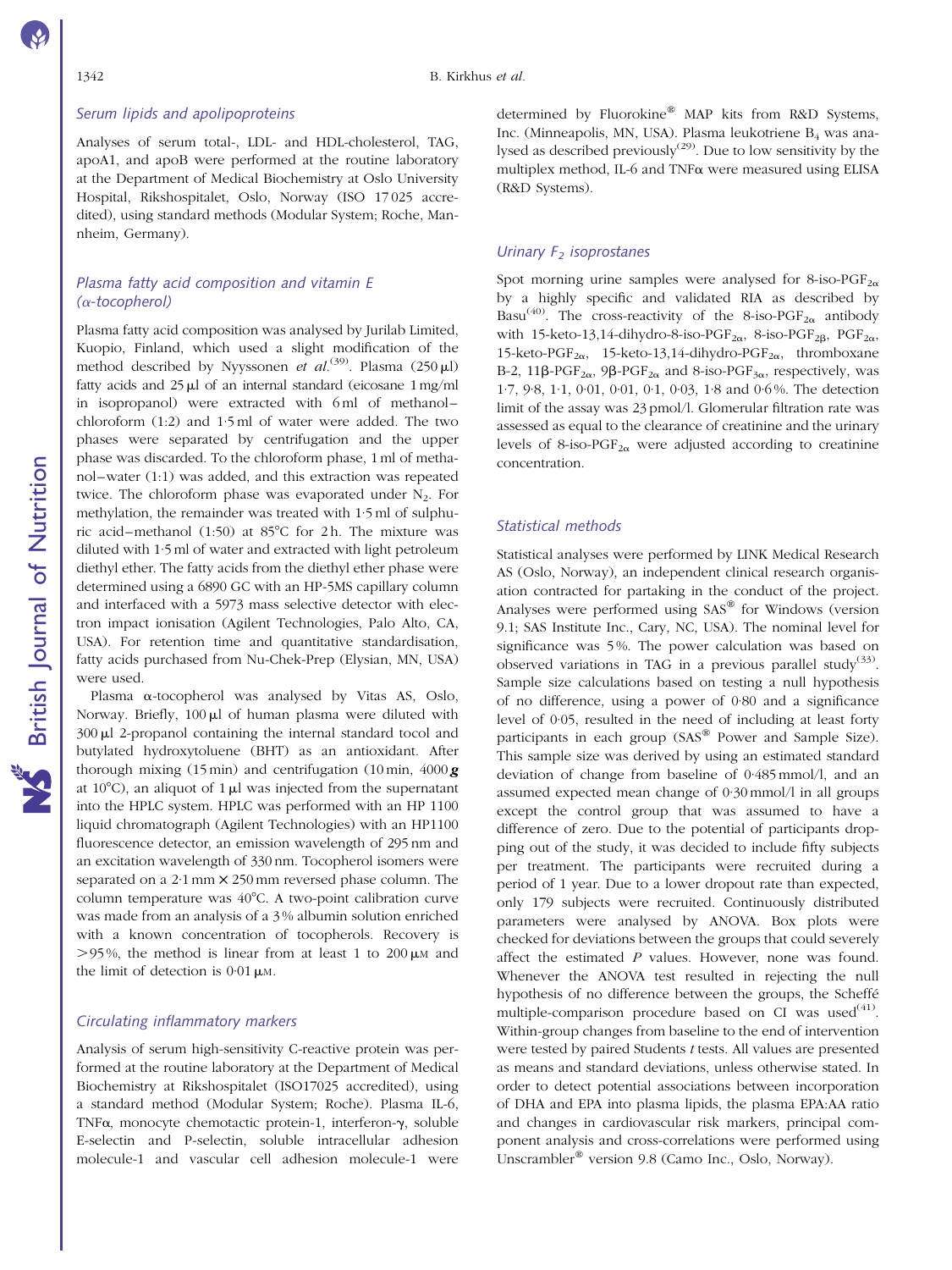#### Table 2. Baseline characteristics and plasma lipids

(Mean values and standard deviations)

|                            | Fish pâté |        | Fruit juice |        | Fish oil capsules |      | Control |      |      |
|----------------------------|-----------|--------|-------------|--------|-------------------|------|---------|------|------|
|                            | Mean      | SD     | Mean        | SD     | Mean              | SD   | Mean    | SD   | P*   |
| n                          | 44        |        | 38          |        | 40                |      | 37      |      |      |
| Females/males              | 27/17     |        | 28/10       |        | 31/9              |      | 25/12   |      | 0.57 |
| Age (years)                | 45.0      | $15-1$ | 41.5        | $13-6$ | 39.1              | 10.9 | 40.3    | 12.7 | 0.30 |
| BMI ( $kg/m2$ )            | 24.1      | 3.0    | 23.9        | 2.7    | 24.5              | 3.1  | 24.0    | 2.8  | 0.86 |
| Systolic BP (mmHg)         | 126       | 15     | 121         | 14     | 119               | 12   | 121     | 13   | 0.22 |
| Diastolic BP (mmHg)        | 78.4      | $10-1$ | 76.2        | $10-4$ | 76.3              | 9.6  | 76.3    | 9.2  | 0.71 |
| Total cholesterol (mmol/l) | 5.37      | 0.79   | 5.03        | 0.86   | 4.93              | 0.78 | 4.95    | 0.93 | 0.18 |
| LDL-cholesterol (mmol/l)   | 3.33      | 0.73   | 2.95        | 0.70   | 2.96              | 0.75 | 2.98    | 0.82 | 0.54 |
| HDL-cholesterol (mmol/l)   | 1.57      | 0.45   | 1.68        | 0.48   | 1.56              | 0.38 | 1.59    | 0.35 | 0.26 |
| TAG (mmol/l)               | $1-00$    | 0.66   | 0.84        | 0.41   | 0.95              | 0.54 | 0.92    | 0.41 | 0.38 |

BP, blood pressure.

\* Based on the ANOVA test using means (percentage for sex).

### **Results**

Overall, 179 subjects were randomised into four groups, and 159 completed the study in accordance with the descriptions given in the protocol. Baseline demographics and clinical characteristics of the study groups are given in Table 2. No differences were observed between the groups. There were no changes in BMI and blood pressure during the intervention period.

## Plasma fatty acid profile and serum lipids

Significant differences in change from baseline between the groups were seen for EPA, docosapentaenoic acid  $(22:5n-3)$ , DHA and the EPA:AA ratio, demonstrating that the control group had a significantly  $(P<0.05)$  smaller change than the three intervention groups ([Table 3](#page-5-0)). Also, significant withingroup increases in plasma levels of EPA, docosapentaenoic acid and DHA, and decreased levels of AA were seen in all intervention groups, and the EPA:AA ratio increased markedly ([Table 3\)](#page-5-0). EPA increased with 113, 144 and 145 %, respectively, in the fruit juice, fish pâté and fish oil capsule groups. The increases in DHA were somewhat lower, 31, 38 and 50 %, whereas AA decreased with 9, 2 and 7 %, respectively, in the fruit juice, fish pâté and fish oil capsule groups. Also, compared with the control group, the increases in EPA, docosapentaenoic acid and DHA were statistically significant, but pairwise comparisons between the three intervention groups gave no significant results. However, the lowest increase in EPA and DHA was observed in the fruit juice group that had the lowest intake ([Table 1\)](#page-2-0). There were only minor changes in other plasma fatty acids ([Table 3\)](#page-5-0).

The changes seen in the levels of total cholesterol, HDLcholesterol, LDL-cholesterol and TAG were limited ([Table 4\)](#page-6-0). There was a trend showing an increase in HDL  $(5-7%)$  in the fruit juice, fish pâté and fish oil capsule groups  $(P=0.06-0.07)$ . This was in accordance with an observed increase in apoA  $(P=0.01-0.06$ ; [Table 3\)](#page-5-0). Although a few within-group changes were statistically significant, no statistically significant differences in changes between the groups were observed.

#### Inflammatory markers

There were no significant changes in the serum inflammatory markers high-sensitivity C-reactive protein, IL-6, TNFa, leukotriene B4, monocyte chemotactic protein-1, intracellular adhesion molecule-1, vascular cell adhesion molecule-1, E-selectin and P-selectin ([Table 5\)](#page-7-0). A significant withingroup increase was observed for interferon- $\gamma$  in the fruit juice, fish pâté and fish oil capsule groups, but there were no significant differences between the groups [\(Table 5](#page-7-0)).

#### Markers for oxidative stress

No significant changes in the urine levels of F2-isoprostane between the study groups were observed ([Table 6\)](#page-7-0). The plasma level of vitamin E ( $\alpha$ -tocopherol) decreased in all groups, including the control group. When calculated in relation to the level of serum TAG, the decrease was statisti-cally significant only in the fish pâté group [\(Table 6\)](#page-7-0). No significant changes in the plasma levels of  $\alpha$ -tocopherol were observed between the groups.

#### Principal component analysis and cross-correlation

Principal component analysis and cross-correlations revealed no convincing associations between incorporation of DHA and EPA into plasma lipids and markers of inflammation and oxidative stress, or between the plasma EPA:AA ratio and markers of inflammation and oxidative stress (data not shown).

### **Discussion**

The present randomised, parallel designed intervention study showed that intake of  $n-3$  LCPUFA in the form of TAG from fortified foods and concentrated fish oil capsules contributed equally to significant increases in plasma concentrations of EPA and DHA. Still, no significant effects were observed in parameters associated with CVD such as serum lipids and markers of inflammation or oxidative stress.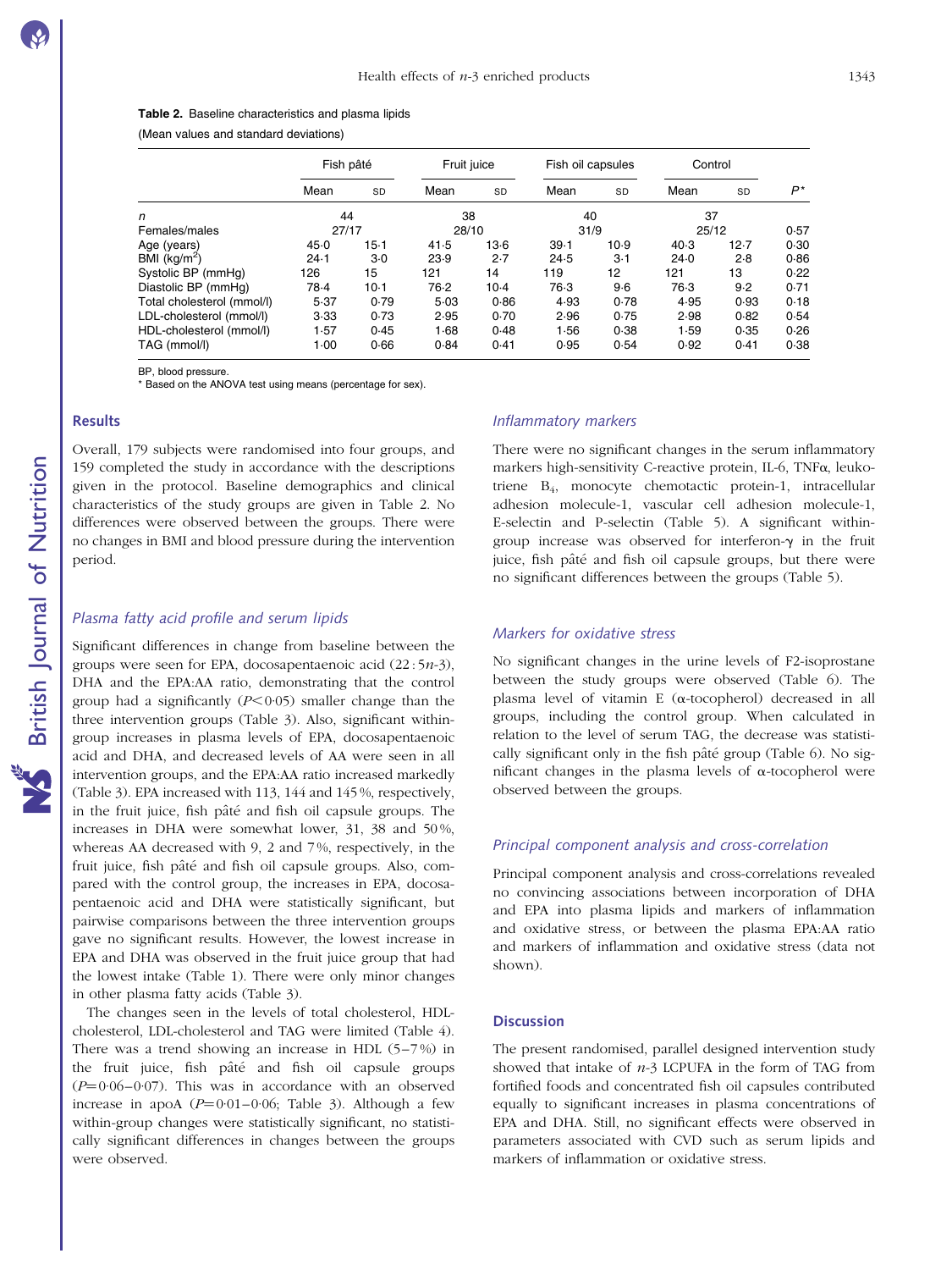#### <span id="page-5-0"></span>Table 3. Fatty acid levels in plasma  $(\mu \text{mol/l})$

|                                    |                          |              | <b>Baseline</b> |                |          | Change     |                    |              |  |
|------------------------------------|--------------------------|--------------|-----------------|----------------|----------|------------|--------------------|--------------|--|
|                                    |                          | $\mathsf{n}$ | Mean            | SD             | Mean     | SD         | $P^*$              | P†           |  |
| Myristic acid (14:0)               | Fruit juice              | 38           | $50-8$          | 28.6           | $3-6$    | 31.8       | 0.49               |              |  |
|                                    | Fish pâté                | 44           | $60 - 5$        | 36.9           | $10-0$   | 47.9       | 0.17               |              |  |
|                                    | Fish oil                 | 40           | 67.4            | 57.1           | 2.0      | 44.0       | 0.77               | 0.59         |  |
|                                    | Control                  | 37           | $60 - 5$        | 29.3           | $-2.4$   | $35-5$     | 0.69               |              |  |
| Palmitic acid (16:0)               | Fruit juice              | 38           | 1667-4          | 467.5          | $-68.0$  | 288-3      | 0.15               |              |  |
|                                    | Fish pâté                | 44           | 1682-5          | 461.9          | 7.2      | 344.2      | 0.89               |              |  |
|                                    | Fish oil                 | 40           | 1661-0          | 496-5          | $-139.0$ | 409.5      | 0.04               | 0.29         |  |
|                                    | Control                  | 37           | 1652.7          | 374.2          | $-74.6$  | 322.7      | 0.18               |              |  |
| Palmitoleic acid (16:1n-7)         | Fruit juice              | 38           | 69.8            | $33-6$         | $-7.2$   | 27.8       | 0.12               |              |  |
|                                    | Fish pâté                | 44           | $64 - 7$        | 27.1           | 2.4      | 24.3       | 0.52               |              |  |
|                                    | Fish oil                 | 40           | 67.7            | $35-4$         | $-4.7$   | 27.9       | 0.29               | 0.40         |  |
|                                    | Control                  | 37           | $68 - 7$        | 33.0           | $-4.8$   | $28-6$     | 0.31               |              |  |
| Stearic acid (18:0)                | Fruit juice              | 38           | 594.2           | 143.1          | 5.2      | 92.0       | 0.73               |              |  |
|                                    | Fish pâté                | 44           | 623-5           | 147.4          | 31.9     | 141.6      | 0.14               |              |  |
|                                    | Fish oil                 | 40           | 580-6           | 136-6          | $-2.2$   | 133-2      | 0.92               | 0.15         |  |
|                                    | Control                  | 37           | 594.8           | 103.5          | $-32.4$  | $125-4$    | 0.12               |              |  |
| Oleic acid $(18:1n-9)$             | Fruit juice              | 38           | 577.6           | 178.2          | $-48.2$  | 130-4      | 0.03               |              |  |
|                                    | Fish pâté                | 44           | 585-8           | 177.3          | $-2.5$   | 208.3      | 0.94               |              |  |
|                                    | Fish oil                 | 40           | 558.9           | $166 - 1$      | $-42.7$  | 154.0      | 0.09               | 0.58         |  |
|                                    | Control                  | 37           | 570.2           | 146.8          | $-23.0$  | 151.9      | 0.36               |              |  |
| Linoleic acid $(18:2n-6)$          | Fruit juice              | 38           | 873.9           | 373.1          | $-72.5$  | 193-5      | 0.03               |              |  |
|                                    | Fish pâté                | 44           | 874.0           | 331.8          | $-27.6$  | 192.0      | 0.35               |              |  |
|                                    | Fish oil                 | 40           | 829.3           | 349.8          | $-49.6$  | 251.3      | 0.22               | 0.68         |  |
|                                    | Control                  | 37           | 812-0           | 219.6          | $-76.3$  | 167.5      | 0.01               |              |  |
| $\alpha$ -Linolenic acid (18:3n-3) | Fruit juice              | 38           | 62.6            | $20-4$         | $-6.6$   | $19-6$     | 0.05               |              |  |
|                                    | Fish pâté                | 44           | $65 - 2$        | $20-5$         | 3.0      | 22.1       | 0.37               |              |  |
|                                    | Fish oil                 | 40           | $61 - 7$        | 17.9           | 0.2      | 20.9       | 0.95               | 0.12         |  |
|                                    | Control                  | 37           | 68.3            | $20-4$         | $-5.5$   | 19.5       | 0.09               |              |  |
| Arachidonic acid (20:4n-6)         | Fruit juice              | 38           | $200-1$         | 43.2           | $-18.2$  | $35-5$     | 0.003              |              |  |
|                                    | Fish pâté                | 44           | 197.7           | 44.1           | $-3.7$   | 31.4       | 0.44               |              |  |
|                                    | Fish oil                 | 40           | 192.6           | 50.0           | $-14.1$  | 29.6       | 0.005              | 0.17         |  |
|                                    | Control                  | 37           | 189-8           | 44.2           | $-7.0$   | 32.3       | 0.20               |              |  |
|                                    |                          | 38           | $30-3$          | 19.9           | 34.2     | 29.6       | < 0.0001           |              |  |
| EPA $(20:5n-3)$                    | Fruit juice<br>Fish pâté | 44           | 35.5            | $20-5$         | $51-2$   | 31.5       | < 0.0001           |              |  |
|                                    | Fish oil                 | 40           | $31 - 2$        | $23-1$         | 45.2     | 29.6       | < 0.0001           | $< 0.0001$ ‡ |  |
|                                    | Control                  | 37           | 43.9            | $40-7$         | $-6.6$   | $28-6$     | 0.17               |              |  |
|                                    |                          | 38           | 7.9             | $3-0$          | 2.7      | $3-3$      |                    |              |  |
| Docosapentaenoic acid (22:5n-3)    | Fruit juice              |              |                 |                | 4.1      |            | < 0.0001           |              |  |
|                                    | Fish pâté                | 44<br>40     | 9.1<br>8.8      | $3-5$<br>$4-0$ | 3.9      | 4.3<br>3.2 | < 0.0001<br>0.0001 | $< 0.0001$ ‡ |  |
|                                    | Fish oil                 |              |                 |                |          |            |                    |              |  |
|                                    | Control                  | 37           | $9-6$           | $5-1$          | $-1.0$   | $3-6$      | 0.09               |              |  |
| DHA (22:6n-3)                      | Fruit juice              | 38           | 46.4            | $20-0$         | 14.2     | $19-4$     | < 0.0001           |              |  |
|                                    | Fish pâté                | 44           | 52.0            | $26-5$         | 19.7     | $18-5$     | < 0.0001           | $< 0.0001$ ‡ |  |
|                                    | Fish oil                 | 40           | 47.0            | $25 - 7$       | $23-4$   | $16-5$     | < 0.0001           |              |  |
|                                    | Control                  | 37           | 57.4            | 23.7           | $-6.1$   | 21.3       | 0.09               |              |  |
| EPA:AA                             | Fruit juice              | 38           | 0.15            | 0.09           | 0.20     | 0.13       | < 0.0001           |              |  |
|                                    | Fish pâté                | 44           | 0.18            | 0.09           | 0.28     | 0.17       | < 0.0001           | $< 0.0001$ ‡ |  |
|                                    | Fish oil                 | 40           | 0.16            | 0.09           | 0.27     | 0.17       | < 0.0001           |              |  |
|                                    | Control                  | 37           | 0.22            | 0.16           | $-0.02$  | 0.09       | 0.21               |              |  |

 $*$  Test of within-group changes (paired  $t$  test).

† Test of the null hypothesis of no difference in change from baseline between the groups (ANOVA).

 $\ddagger$  Mean change from baseline was significantly different for control group than for the other three groups ( $P < 0.05$ ).

The increase in plasma EPA varied from 113 to 145 % among the intervention groups, whereas the increase in DHA varied from 31 to 50 %. However, differences between the groups were not significant, indicating that fish oil capsules, enriched fruit juice and fish pâté represent equivalent sources of dietary EPA and DHA. The assumption that fish intake is more effective in increasing plasma levels of EPA and DHA than fish  $\text{oil}^{(28,29)}$  was not confirmed in the present study (Table 3). About 50% of the intake of EPA and DHA in the fish pâté group originated from fish (salmon) and should therefore contribute to higher levels in plasma. However, the present results suggest that incorporation of EPA and DHA into plasma lipids, measured after 7 weeks of supplementation, is independent of the food matrix. This is in accordance with other studies of fortified foods, including foods added with microencapsulated fish oil<sup>(42–48)</sup>. In the present study, the incorporation of EPA and DHA into plasma lipids was somewhat lower, still not significantly lower, in the fruit juice group than in the fish oil group (Table 3), although intakes were quite similar ([Table 1\)](#page-2-0). As compliance was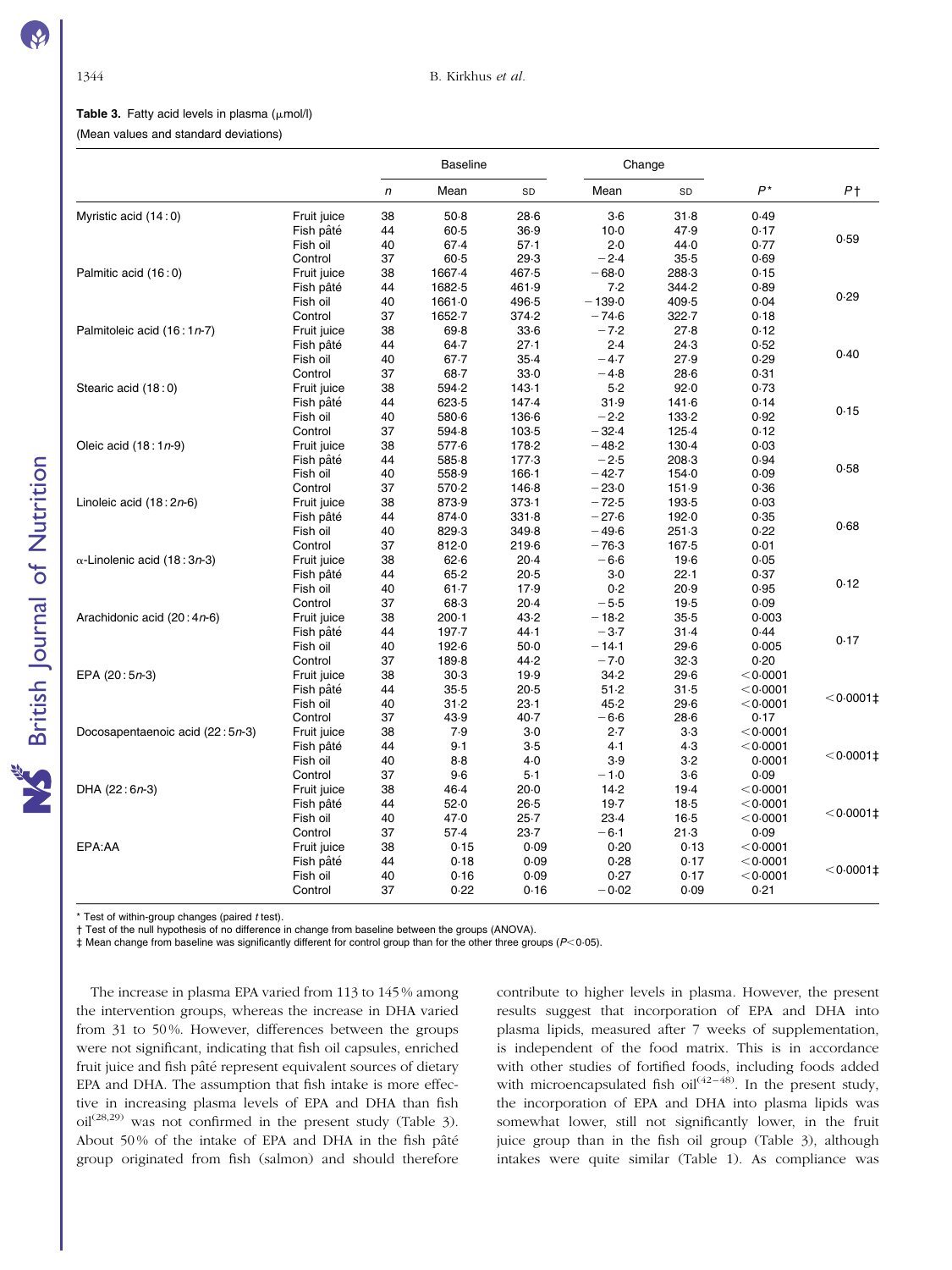#### <span id="page-6-0"></span>Table 4. Serum lipids (mmol/l)

(Mean values and standard deviations)

|                          |             |    | <b>Baseline</b> |      | Change  |      |       |      |
|--------------------------|-------------|----|-----------------|------|---------|------|-------|------|
|                          |             | n  | Mean            | SD   | Mean    | SD   | $P^*$ | P†   |
| <b>Total cholesterol</b> | Fruit juice | 38 | 5.03            | 0.86 | 0.14    | 0.57 | 0.14  |      |
|                          | Fish pâté   | 44 | 5.37            | 0.79 | 0.08    | 0.68 | 0.47  |      |
|                          | Fish oil    | 40 | 4.93            | 0.78 | 0.20    | 0.42 | 0.01  | 0.78 |
|                          | Control     | 37 | 4.95            | 0.93 | 0.12    | 0.52 | 0.18  |      |
| <b>HDL-cholesterol</b>   | Fruit juice | 38 | 1.68            | 0.48 | 0.07    | 0.23 | 0.06  |      |
|                          | Fish pâté   | 44 | 1.57            | 0.45 | 0.05    | 0.17 | 0.07  |      |
|                          | Fish oil    | 40 | 1.56            | 0.38 | 0.05    | 0.16 | 0.06  | 0.89 |
|                          | Control     | 37 | 1.59            | 0.35 | 0.04    | 0.23 | 0.29  |      |
| LDL-cholesterol          | Fruit juice | 38 | 2.95            | 0.70 | 0.03    | 0.32 | 0.58  |      |
|                          | Fish pâté   | 44 | 3.33            | 0.73 | $-0.03$ | 0.46 | 0.72  |      |
|                          | Fish oil    | 40 | 2.96            | 0.75 | 0.13    | 0.38 | 0.04  | 0.35 |
|                          | Control     | 37 | 2.98            | 0.82 | 0.05    | 0.36 | 0.44  |      |
| <b>TAG</b>               | Fruit juice | 38 | 0.84            | 0.41 | $-0.03$ | 0.31 | 0.50  |      |
|                          | Fish pâté   | 44 | 1.00            | 0.66 | 0.05    | 0.45 | 0.46  |      |
|                          | Fish oil    | 40 | 0.95            | 0.54 | $-0.02$ | 0.46 | 0.84  | 0.81 |
|                          | Control     | 37 | 0.92            | 0.41 | 0.02    | 0.43 | 0.82  |      |
| ApoA                     | Fruit juice | 38 | $1-70$          | 0.30 | 0.07    | 0.16 | 0.01  |      |
|                          | Fish pâté   | 43 | 1.64            | 0.26 | 0.04    | 0.15 | 0.06  |      |
|                          | Fish oil    | 40 | 1.64            | 0.27 | 0.04    | 0.13 | 0.06  | 0.71 |
|                          | Control     | 37 | 1.68            | 0.27 | 0.07    | 0.17 | 0.02  |      |
| ApoB                     | Fruit juice | 38 | 0.79            | 0.19 | $-0.03$ | 0.12 | 0.15  |      |
|                          | Fish pâté   | 43 | 0.90            | 0.21 | $-0.04$ | 0.14 | 0.09  |      |
|                          | Fish oil    | 40 | 0.81            | 0.18 | $-0.01$ | 0.10 | 0.64  | 0.65 |
|                          | Control     | 37 | 0.79            | 0.20 | $-0.01$ | 0.10 | 0.41  |      |

 $*$  Test of within-group changes (paired  $t$  test).

† Test of the null hypothesis of no difference in change from baseline between the groups (ANOVA).

satisfactory in all groups, we have no explanation for the lower incorporation of EPA and DHA after consumption of fruit juice and further research is needed to confirm whether components in fruit juice influence the uptake of fatty acids. Moreover, it cannot be excluded that small variations in product content could have influenced the results. The present results also show that the increase in plasma EPA is larger than the increase in plasma DHA in all groups, despite similar intakes of EPA and DHA [\(Table 1\)](#page-2-0). This is in accordance with previous studies<sup> $(28,29,33,34,45)$ </sup>, and may be explained by a more strict biological regulation of DHA levels.

The increase in plasma EPA and DHA observed in the intervention groups seemed to be paralleled by a decrease in AA ([Table 3](#page-5-0)), resulting in a marked increase in the EPA:AA ratio. Elevated blood levels of  $n-3$  LCPUFA and the EPA:AA ratio, and, in particular, a high percentage of EPA and DHA in erythrocyte membranes (omega-3 index) have been associated with a reduced risk of sudden cardiac death $(1,26,49,50)$ . However, despite a marked increase in plasma  $n-3$  LCPUFA and the EPA:AA ratio in the present study, no significant effects were observed in parameters known to be associated with CVD such as serum lipids, markers of inflammation and oxidative stress. Neither did multivariate analyses reveal any strong associations between the EPA:AA ratio and any of the measured parameters. The omega-3 index was not measured in the present study, but future studies should examine whether  $n-3$  LCPUFA-enriched food products providing a daily dose of 1 g EPA and DHA is sufficient to achieve the

recommended omega-3 index associated with a reduced risk of  $CVD^{(1,50)}$ .

There were no significant effects on serum lipids with the dose given (1 g/d EPA and DHA), confirming that higher intakes of  $2-4g/d$  may be needed to induce significant reductions in normolipaemic individuals<sup> $(25,51,52)$ </sup>. The reductions seem to depend on the baseline level and are more frequently observed in hypertriacylglycerolaemic persons and CVD patients<sup> $(6,51,53)$ </sup>, which may explain why no change was observed in the present study, which included only healthy volunteers with normal TAG levels. Some studies have shown an increase in HDL-cholesterol levels after the intake of  $n-3$  LCPUFA<sup>(51,54)</sup>. In the present study, only a weak indication of positive modulation of HDL was observed (Table 4). The lack of the effects on LDL-cholesterol and serum cholesterol is as expected, assuming that  $n-3$  LCPUFA have a minor effect on serum cholesterol<sup> $(51)$ </sup>. The lack of effect of the intervention products on serum cholesterol could also be confirmed using serum cholesterol-predictive equations<sup> $(55)$ </sup>.

The urine levels of F2-isoprostane did not increase significantly in any of the study groups ([Table 6\)](#page-7-0), indicating no changes in oxidative stress. The  $\alpha$ -tocopherol levels, on the other hand, tended to decrease from baseline in all groups, and more in the intervention groups compared with the control group, but no significant between-group variations were found. Some studies have shown that intakes of EPA and DHA may reduce oxidative stress<sup> $(56)$ </sup>, whereas others have indicated no effect<sup>(57)</sup>, or even increased in vivo lipid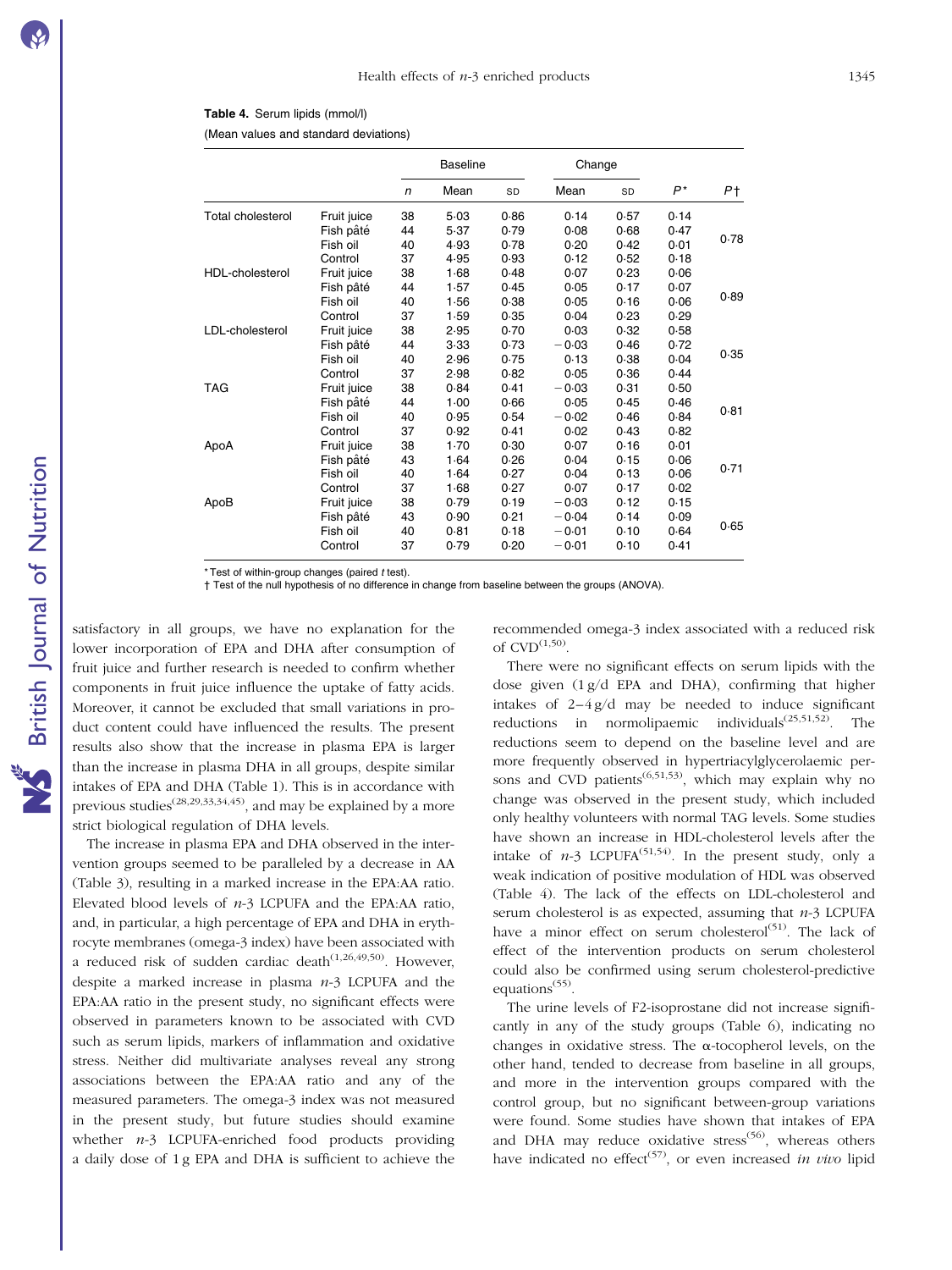<span id="page-7-0"></span>Table 5. Serum high sensitive C-reactive protein (hsCRP) and plasma inflammatory markers (Mean values and standard deviations)

|                        |             | <b>Baseline</b> |          |        |         | Change   |              |                |
|------------------------|-------------|-----------------|----------|--------|---------|----------|--------------|----------------|
|                        | Study group | n               | Mean     | SD     | Mean    | SD       | $P^*$        | P <sub>†</sub> |
| hsCRP (mg/l)           | Fruit juice | 38              | 1.34     | 1.69   | $-0.09$ | 1.64     | 0.72         |                |
|                        | Fish pâté   | 44              | 1.53     | 1.81   | 0.08    | 2.22     | 0.81         |                |
|                        | Fish oil    | 40              | 1.28     | 1.45   | 0.28    | 1.62     | 0.28         | 0.76           |
|                        | Control     | 37              | 1.79     | 2.27   | $-0.18$ | 2.50     | 0.67         |                |
| $IL-6$ (pg/ml)         | Fruit juice | 37              | 1.38     | 1.05   | 0.24    | 1.38     | 0.29         |                |
|                        | Fish pâté   | 43              | 1.96     | 2.40   | 0.08    | 1.51     | 0.74         |                |
|                        | Fish oil    | 34              | 1.35     | 0.98   | 0.23    | 1.38     | 0.34         | 0.62           |
|                        | Control     | 36              | 1.27     | 1.05   | $-0.14$ | 1.10     | 0.44         |                |
| TNF $\alpha$ (pg/ml)   | Fruit juice | 37              | 1.91     | 1.78   | $-0.06$ | 0.69     | 0.61         |                |
|                        | Fish pâté   | 44              | 2.01     | 2.68   | 0.30    | 1.07     | 0.08         |                |
|                        | Fish oil    | 35              | 2.04     | 3.26   | 0.03    | 1.04     | 0.88         | 0.25           |
|                        | Control     | 36              | 1.90     | 1.41   | $-0.25$ | 1.43     | 0.30<br>0.17 |                |
| E-selectin (ng/ml)     | Fruit juice | 38              | 32.0     | $11-3$ | 2.0     | 9.0      |              |                |
|                        | Fish pâté   | 42              | $34 - 1$ | $13-6$ | 2.3     | $5-4$    | 0.01         |                |
|                        | Fish oil    | 39              | 32.8     | 11.8   | 2.1     | 7.8      | 0.11         | 0.97           |
|                        | Control     | 37              | 32.4     | 11.8   | 1.5     | 7.0      | 0.22         |                |
| ICAM (ng/ml)           | Fruit juice | 38              | 279.5    | 69.4   | $-0.5$  | $52 - 7$ | 0.96         |                |
|                        | Fish pâté   | 42              | 280-4    | 68.8   | 4.2     | 29.7     | 0.37         |                |
|                        | Fish oil    | 39              | 299.3    | 78.5   | 4.7     | $36-6$   | 0.44         | 0.57           |
|                        | Control     | 35              | 282.3    | 59.5   | $-6.6$  | 32.3     | 0.23         |                |
| MCP-1 (pg/ml)          | Fruit juice | 38              | $31 - 7$ | $10-6$ | 0.42    | $16-0$   | 0.87         |                |
|                        | Fish pâté   | 44              | 32.2     | 12.3   | 2.14    | $18-8$   | 0.46         |                |
|                        | Fish oil    | 40              | 42.9     | 75.7   | 11.0    | $81 - 7$ | 0.40         | 0.68           |
|                        | Control     | 37              | 32.6     | 12.4   | 1.56    | $16-1$   | 0.56         |                |
| $INF_{\gamma}$ (pg/ml) | Fruit juice | 38              | 168-0    | 61.23  | 66.66   | 125.4    | < 0.01       |                |
|                        | Fish pâté   | 44              | 186-3    | 93.43  | 91.01   | 136-4    | < 0.01       |                |
|                        | Fish oil    | 40              | 179.2    | 80.32  | 59.27   | 119-8    | < 0.01       | 0.16           |
|                        | Control     | 37              | 182.9    | 132.2  | 26.66   | 124.8    | 0.20         |                |

ICAM, intracellular adhesion molecule; MCP-1, monocyte chemotactic protein-1; INF<sub>Y</sub>, interferon-y.

 $*$  Test of within-group changes (paired  $t$  test).

† Test of the null hypothesis of no difference in change from baseline between the groups (ANOVA).

peroxidation and increased oxidative stress(58,59). The conflicting results may be due to differences in experimental design and different products used. Both dosage and balancing with appropriate intakes of antioxidants seem to be of major importance for the outcome.

We have no explanation for the observed increase in interferon- $\gamma$  levels (Table 5). There was no effect on the great majority of the measured inflammatory markers, and this is in accordance with a large body of evidence indicating that healthy subjects are relatively insensitive to immunomodulation with  $n-3$  LCPUFA even at intakes that substantially raise

#### Table 6. Markers of oxidative stress

(Mean values and standard deviations)

their concentrations in phospholipids of immune cells<sup>(60–64)</sup>. A recent study by Micallef et  $al^{(65)}$ , however, has indicated that in healthy individuals, plasma  $n-3$  fatty acid concentration is inversely related to high-sensitivity C-reactive protein concentration. No such correlation was found in the present study. Moreover, results from the present study are apparently in contrast to an identically designed previous study where intake of the same fish pâté resulted in significant decreases in inflammatory markers (IL-6, TNF $\alpha$ , leukotriene B<sub>4</sub> and monocyte chemotactic protein-1) in lipopolysaccharide-stimulated whole blood<sup> $(33)$ </sup>. The different results may be due to

|                                                           | Study group |    | <b>Baseline</b> |        |         | Change    |      |      |
|-----------------------------------------------------------|-------------|----|-----------------|--------|---------|-----------|------|------|
|                                                           |             | n  | Mean            | SD     | Mean    | <b>SD</b> | P*   | P†   |
| Urine F2-isoprostane (mmol/mmol creatinine)               | Fruit juice | 38 | 0.42            | 0.29   | $-0.03$ | 0.21      | 0.31 |      |
|                                                           | Fish pâté   | 44 | 0.38            | 0.30   | $-0.04$ | 0.22      | 0.28 | 0.43 |
|                                                           | Fish oil    | 40 | 0.38            | 0.26   | 0.03    | 0.19      | 0.34 |      |
|                                                           | Control     | 37 | 0.43            | 0.25   | $-0.02$ | 0.19      | 0.56 |      |
| Plasma $\alpha$ -tocopherol ( $\mu$ M/mmol per litre TAG) | Fruit juice | 38 | $53-4$          | $30-6$ | $-5.56$ | $31 - 7$  | 0.29 |      |
|                                                           | Fish pâté   | 44 | $53-8$          | 33.2   | $-7.92$ | $26 - 2$  | 0.05 |      |
|                                                           | Fish oil    | 40 | 49.3            | $30-2$ | $-7.02$ | 28.6      | 0.13 | 0.87 |
|                                                           | Control     | 37 | $46-4$          | 27.0   | $-2.84$ | 29.2      | 0.56 |      |

 $*$  Test of within-group changes (paired  $t$  test).

† Test of the null hypothesis of no difference in change from baseline between the groups (ANOVA).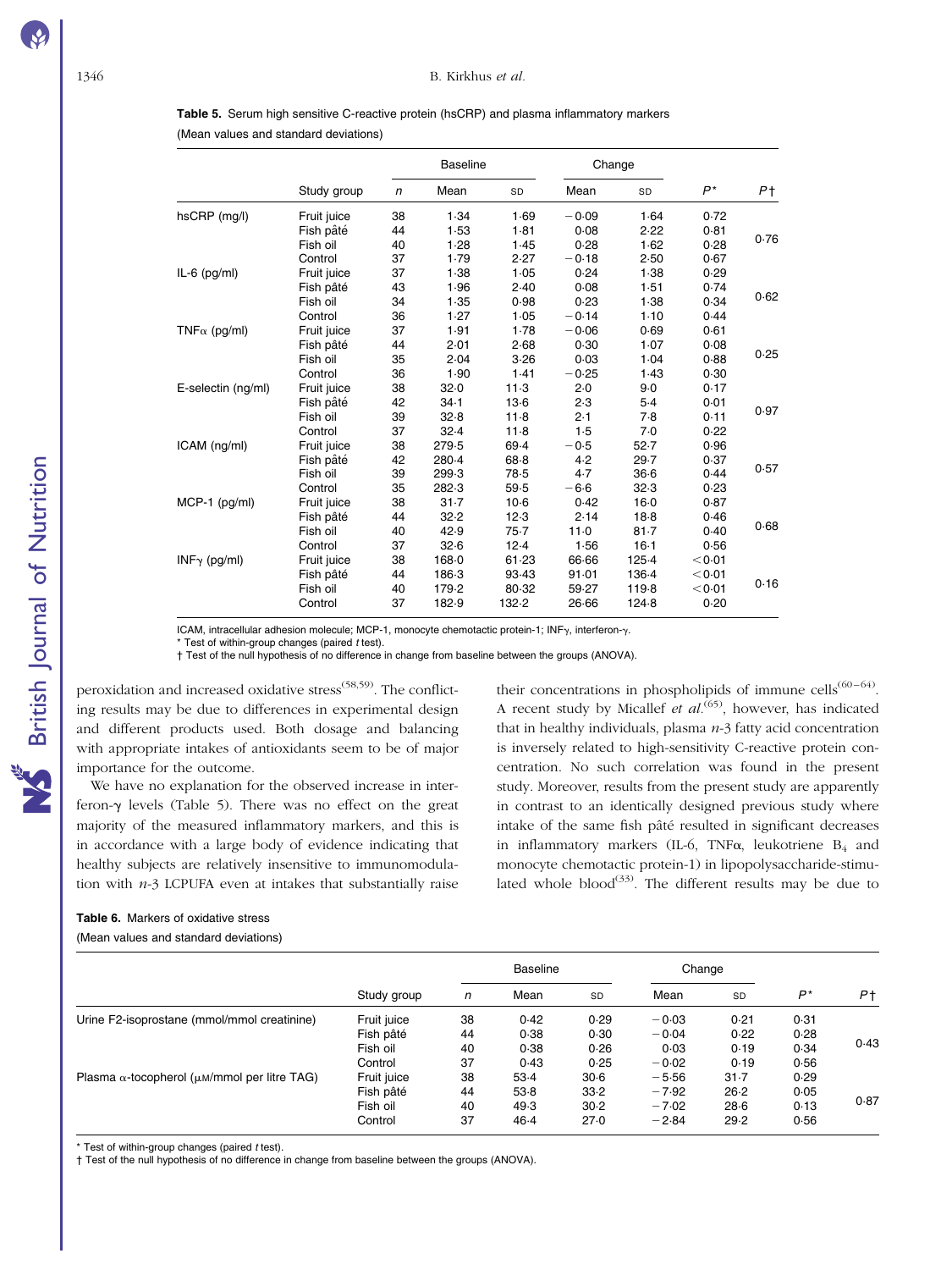healthy subjects generally having low levels of circulating inflammatory markers, which makes it hard to detect small changes, whereas with lipopolysaccharide stimulation, much higher measurable levels of the markers are obtained. The intervention period in both studies was 7 weeks, which should ensure sufficient incorporation of  $n-3$  LCPUFA into the cell membranes<sup>(30,34)</sup>. Incorporation into the membranes of immune cells may influence their function and the way they respond to external signals $(13,66)$ . Whether lipopolysaccharide stimulation is relevant with respect to the *in vivo* situation needs further investigation and future studies should test the hypothesis that exposure to pathological conditions, such as lipopolysaccharide stimulation, is necessary to reveal the immunomodulatory effects of n-3 LCPUFA associated with CVD prevention in healthy individuals.

A weakness of the study is that we cannot rule out that group sizes were too small to detect significant effects on markers of inflammation and oxidative stress. Another weakness is that the study was not blinded. The participants received very different products and this was difficult to hide. In order to avoid confounding factors such as effects of seasonal variation and whether participation itself affected the measured parameters, we included a control group that did not consume any marine  $n-3$  supplements or changed their fatty fish intake during the study. A nutritionist carefully instructed them. Also, high baseline  $n-3$  LCPUFA plasma concentrations could diminish the effects. Regular fatty fish consumers were therefore not included in the study and all participants were told to terminate their intake of  $n-3$  LCPUFA supplements 2 months before inclusion<sup> $(34)$ </sup>. Hence, baseline values were somewhat lower in the present study. Still, plasma  $n-3$ LCPUFA calculated as a percentage of total fatty acids were similar to other studies and the observed increases in  $n-3$ LCPUFA were within the same range as observed by others(28,33,67,68).

In conclusion, the present study shows that concentrated fish oil in capsules, enriched fruit juice and fish pâté represent suitable delivery systems for EPA and DHA, i.e. the efficiency of the incorporation into plasma lipids was independent of the food matrix. Fruit juice and fish pâté were safe, well tolerated and highly palatable, representing feasible alternatives to meet the nutritional recommendations. Fruit juice can be advised for individuals who do not favour fish or fish oil capsules. The products effectively increase plasma  $n-3$  LCPUFA content and the EPA:AA ratio. However, significant effects on serum lipids and markers of inflammation and oxidative stress were not observed in this healthy population.

# Acknowledgements

The financial support from the Norwegian companies Aker BioMarine Antarctic AS, Oslo, Norway, Mills DA and Denomega Nutritional Oils AS and the Swedish company Skånemejerier, is highly appreciated. Fish pâté was carefully prepared and made available from Mills DA. Fruit juice was produced by Skånemejerier, and made available from Mills DA. Fish oil added to the products was delivered by Denomega Nutritional Oils. The authors also want to thank Ingunn Hagen

Westgaard and Minna Nurminiemi, Link Medical Research AS, for their contribution to the interpretation and statistical analyses of the data, Professor Bjarne Østerud, Faculty of Health Sciences, University of Tromsø, Tromsø, Norway, for his contribution to the interpretation and analyses of plasma inflammatory markers, and Professor Jan I. Pedersen, Department of Nutrition, University of Oslo, Oslo, Norway, for valuable discussions and reading the manuscript. We also want to thank the volunteers who participated in the study. Conflict of interest: some of the authors are employed by the companies that delivered products to the trial. A. L. and E. F. are employees at Mills DA, Lena Nyberg at Skånemejerier, Hogne Vik and N. H. at Aker BioMarine Antarctic AS and E. O. at Denomega Nutritional Oils AS. B. K. worked for Mills DA when the project started. B. K. contributed to the design of the experiment, analysis and interpretation of the data and writing of the manuscript. A. L. contributed to the design of the experiment, product development, analysis and interpretation of the data and revising of the manuscript. K.-E. E. contributed to the design of the experiment, interpretation of the data and writing of the manuscript. E. F. contributed to the collection of the data, analysis and interpretation of the data and revising of the manuscript. T. H. contributed to the planning of the study design, statistical analyses of the data and revising of the manuscript. H. V. contributed to the planning of the study design, discussion and analysis of the study results, interpretation of the data, and writing of the manuscript. N. H. contributed to the initial planning of the study design and statistical analytical plan, interpretation of the data and revision of the manuscript. T.-A. H. contributed to the initial planning of the project, interpretation of some of the results and writing of the manuscript. S. B. contributed to the analysis and interpretation of the data and revising of the manuscript. E. O. contributed to the interpretation of the data and revising of the manuscript. I. S. contributed to consultation, discussion of the results and writing of the manuscript. L. N. contributed to the design of the experiment, interpretation of the data and revising of the manuscript. E. E. contributed to the conduction of the trial, collection of the data and writing of the manuscript. S. M. U. contributed to the conduction of the trial, collection of the data, analysis and interpretation of the data and writing of the manuscript.

#### References

- 1. Harris WS (2008) The omega-3 index as a risk factor for coronary heart disease. Am J Clin Nutr 87, 1997s–2002s.
- 2. Mozaffarian D (2008) Fish and  $n-3$  fatty acids for the prevention of fatal coronary heart disease and sudden cardiac death. Am J Clin Nutr 87, 1991s-1996s.
- 3. Calder PC (2006)  $n-3$  Polyunsaturated fatty acids, inflammation, and inflammatory diseases. Am  $J$  Clin Nutr  $83$ , 1505s–1519s.
- 4. Cunnane SC, Plourde M, Pifferi F, et al. (2009) Fish, docosahexaenoic acid and Alzheimer's disease. Prog Lipid Res 48, 239–256.
- 5. Appleton KM, Rogers PJ & Ness AR (2010) Updated systematic review and meta-analysis of the effects of  $n-3$  long-chain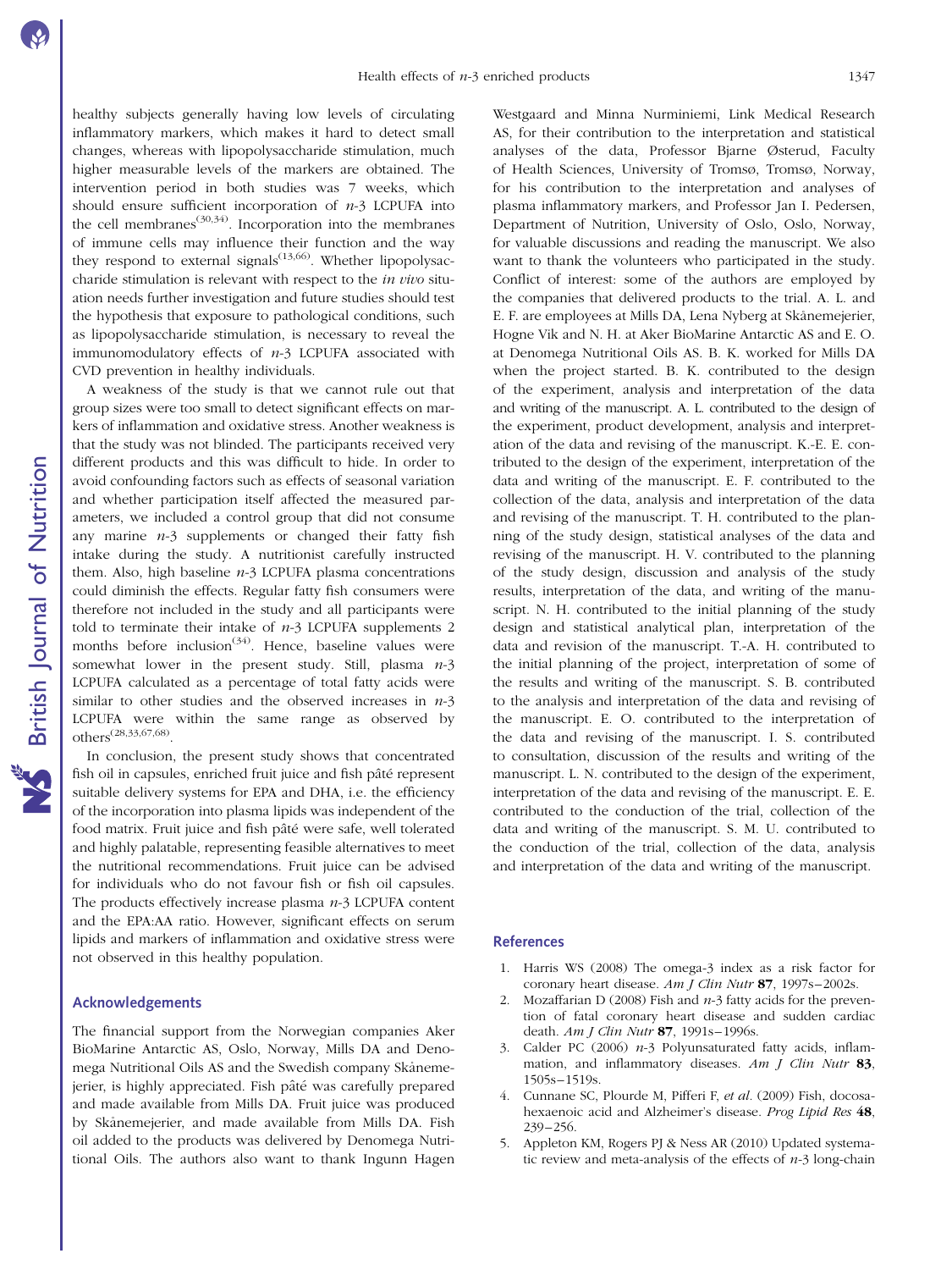**NS** British Journal of Nutrition British Journal of Nutrition

polyunsaturated fatty acids on depressed mood. Am J Clin Nutr 91, 757–770.

- 6. Valagussa F, Franzosi MG, Geraci E, et al. (1999) Dietary supplementation with  $n-3$  polyunsaturated fatty acids and vitamin E after myocardial infarction: results of the GISSI-Prevenzione trial. Lancet 354, 447–455.
- 7. Lemaitre RN, King IB, Mozaffarian D, et al. (2003) n-3 Polyunsaturated fatty acids, fatal ischemic heart disease, and nonfatal myocardial infarction in older adults: the Cardiovascular Health Study. Am J Clin Nutr 77, 319–325.
- 8. Mozaffarian D (2007) Fish oil and prevention of atrial fibrillation. *J Am Coll Cardiol* **50**, 1513-1514.
- 9. Cicero AFG, Ertek S & Borghi C (2009) Omega-3 polyunsaturated fatty acids: their potential role in blood pressure prevention and management. Curr Vasc Pharmacol 7, 330–337.
- 10. Thies F, Nebe-von-Caron G, Powell JR, et al. (2001) Dietary supplementation with eicosapentaenoic acid, but not with other long-chain  $n-3$  or  $n-6$  polyunsaturated fatty acids, decreases natural killer cell activity in healthy subjects aged  $> 55v$ . Am J Clin Nutr 73, 539–548.
- 11. Zampelas A, Panagiotakos DB, Pitsavos C, et al. (2005) Fish consumption among healthy adults is associated with decreased levels of inflammatory markers related to cardiovascular disease – The ATTICA study. J Am Coll Cardiol 46, 120–124.
- 12. Paulo MC, Andrade AM, Andrade ML, et al. (2008) Influence of n-3 polyunsaturated fatty acids on soluble cellular adhesion molecules as biomarkers of cardiovascular risk in young healthy subjects. Nutr Metab Cardiovasc Dis 18, 664–670.
- 13. Calder PC (2008) The relationship between the fatty acid composition of immune cells and their function. Prostaglandins Leukot Essent Fatty Acids 79, 101–108.
- 14. Clifton P (2009) Dietary fatty acids and inflammation. Nutr Dietetics 66, 7–11.
- 15. Damsgaard CT, Lauritzen L, Calder PC, et al. (2009) Reduced ex vivo interleukin-6 production by dietary fish oil is not modified by linoleic acid intake in healthy men. J Nutr 139, 1410–1414.
- 16. Troseid M, Arnesen H, Hjerkinn EM, et al. (2009) Serum levels of interleukin-18 are reduced by diet and  $n-3$  fatty acid intervention in elderly high-risk men. Metabolism 58, 1543–1549.
- 17. Myhrstad MC, Retterstol K, Telle-Hansen VH, et al. (2011) Effect of marine  $n-3$  fatty acids on circulating inflammatory markers in healthy subjects and subjects with cardiovascular risk factors. Inflamm Res 60, 309-319.
- 18. Suzukawa M, Abbey M, Howe PRC, et al. (1995) Effects of fish-oil fatty-acids on low-density-lipoprotein size, oxidizability, and uptake by macrophages. *J Lipid Res* 36, 473–484.
- 19. Puiggros C, Chacon P, Armadans LI, et al. (2002) Effects of oleic-rich and omega-3-rich diets on serum lipid pattern and lipid oxidation in mildly hypercholesterolemic patients. Clin Nutr 21, 79–87.
- 20. Turner R, McLean CH & Silvers KM (2006) Are the health benefits of fish oils limited by products of oxidation? Nutr Res Rev 19, 53–62.
- 21. Basu S (2004) Isoprostanes: novel bioactive products of lipid peroxidation. Free Radic Res 38, 105–122.
- 22. Basu S (2008) F2-isoprostanes in human health and diseases: from molecular mechanisms to clinical implications. Antioxid Redox Signal 10, 1405–1434.
- 23. Daryani A, Basu S, Becker W, et al. (2007) Antioxidant intake, oxidative stress and inflammation among immigrant women from the Middle East living in Sweden: associations

with cardiovascular risk factors. Nutr Metab Cardiovasc Dis 17, 748–756.

- 24. Kim JY, Hyun YJ, Jang Y, et al. (2008) Lipoprotein-associated phospholipase A2 activity is associated with coronary artery disease and markers of oxidative stress: a case-control study. Am J Clin Nutr 88, 630–637.
- 25. Kris-Etherton PM & Hill AM (2008)  $n-3$  Fatty acids: food or supplements? *J Am Diet Assoc* **108**, 1125–1130.
- 26. Rupp H, Wagner D, Rupp T, et al. (2004) Risk stratification by the "EPA+DHA level" and the "EPA/AA ratio" focus on anti-inflammatory and antiarrhythmogenic effects of longchain omega-3 fatty acids. Herz 29, 673–685.
- 27. EFSA (2009) Labelling reference intake values for  $n-3$  and  $n-6$  polyunsaturated fatty acids. EFSA J 1176, 1-11.
- 28. Visioli F, Rise P, Barassi MC, et al. (2003) Dietary intake of fish vs. formulations leads to higher plasma concentrations of  $n-3$  fatty acids. Lipids 38, 415-418.
- 29. Elvevoll EO, Barstad H, Breimo ES, et al. (2006) Enhanced incorporation of  $n-3$  fatty acids from fish compared with fish oils. Lipids 41, 1109–1114.
- 30. Harris WS, Pottala JV, Sands SA, et al. (2007) Comparison of the effects of fish and fish-oil capsules on the  $n$  3 fatty acid content of blood cells and plasma phospholipids. Am J Clin Nutr 86, 1621–1625.
- 31. Schram LB, Nielsen CJ, Porsgaard T, et al. (2007) Food matrices affect the bioavailability of  $(n-3)$  polyunsaturated fatty acids in a single meal study in humans. Food Res Int 40, 1062–1068.
- 32. Mun S, Decker EA & McClements DJ (2007) Influence of emulsifier type on in vitro digestibility of lipid droplets by pancreatic lipase. Food Res Int 40, 770–781.
- 33. Elvevoll EO, Eilertsen KE, Brox J, et al. (2008) Seafood diets: hypolipidemic and antiatherogenic effects of taurine and n-3 fatty acids. Atherosclerosis 200, 396–402.
- 34. Katan MB, Deslypere JP, vanBirgelen APJM, et al. (1997) Kinetics of the incorporation of dietary fatty acids into serum cholesteryl esters, erythrocyte membranes, and adipose tissue: an 18-month controlled study. *J Lipid Res* 38, 2012–2022.
- 35. Andersen LF, Nes M, Lillegaard IT, et al. (1995) Evaluation of a quantitative food frequency questionnaire used in a group of Norwegian adolescents. Eur J Clin Nutr 49, 543–554.
- 36. Ulven SM, Kirkhus B, Lamglait A, et al. (2011) Metabolic effects of krill oil are essentially similar to those of fish oil but at lower dose of EPA and DHA, in healthy volunteers. Lipids 46, 37–46.
- 37. Pendl R, Bauer M, Caviezel R, et al. (1998) Determination of total fat in foods and feeds by the caviezel method, based on a gas chromatographic technique. J AOAC Int 81, 907–917.
- 38. Bligh EG & Dyer WJ (1959) A rapid method of total lipid extraction and purification. *Can J Biochem Physiol* 37, 911–917.
- 39. Nyyssonen K, Kaikkonen J & Salonen JT (1996) Characterization and determinants of an electronegatively charged lowdensity lipoprotein in human plasma. Scand J Clin Lab Invest 56, 681–689.
- 40. Basu S (1998) Radioimmunoassay of 8-iso-prostaglandin F-2 alpha: an index for oxidative injury via free radical catalysed lipid peroxidation. Prostaglandins Leukot Essent Fatty Acids 58, 319–325.
- 41. SAS Institute Inc. (2010) SAS/STAT 9.22 User's Guide, pp. 3074. Cary, NC: SAS Institute Inc.
- 42. Mantzioris E, Cleland LG, Gibson RA, et al. (2000) Biochemical effects of a diet containing foods enriched with  $n-3$  fatty acids. Am J Clin Nutr 72, 42–48.